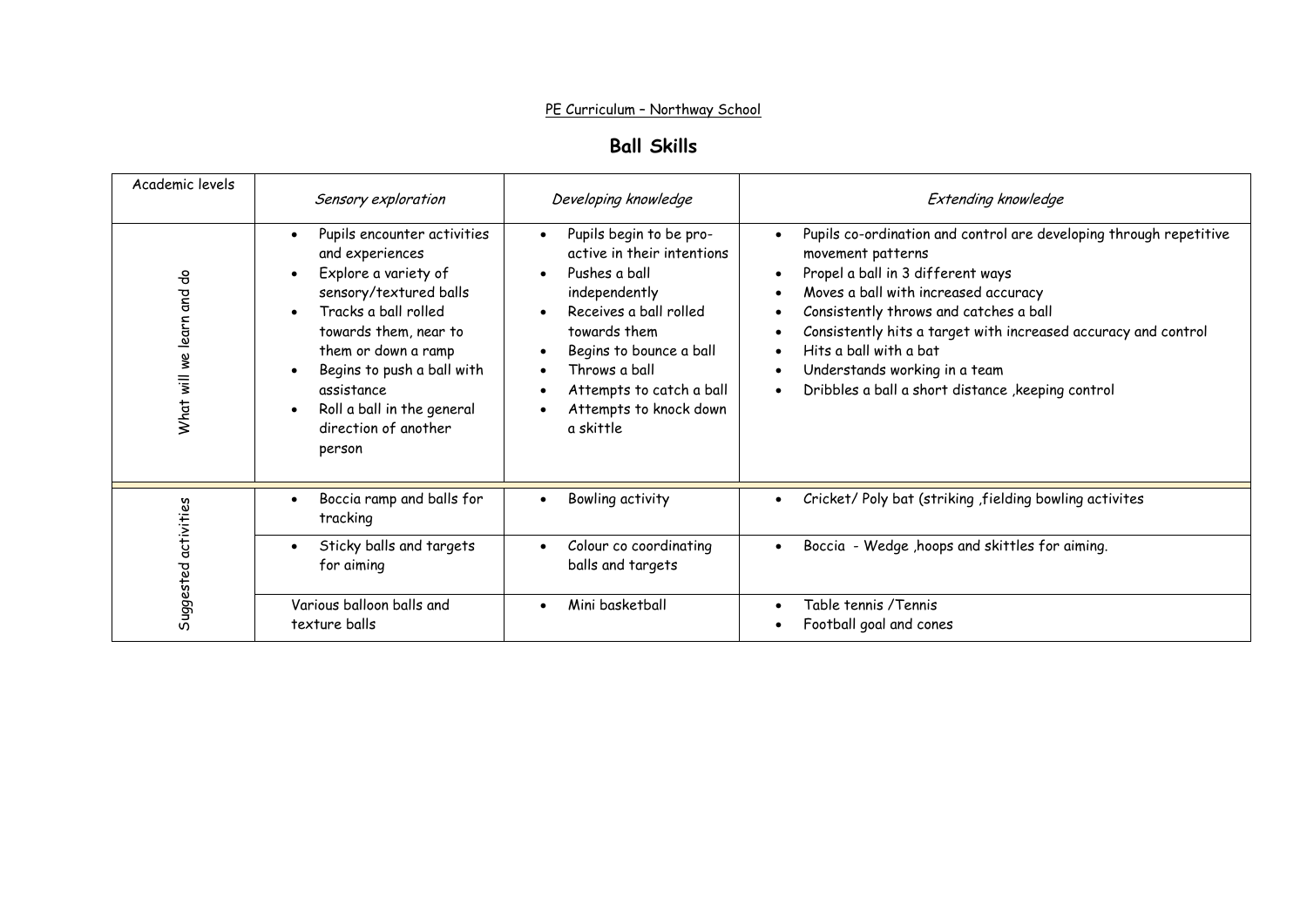| Academic levels          | Sensory exploration                                                                                                                                                                                                   | Developing knowledge                                                                                                                                                                                                                           | <b>Extending knowledge</b>                                                                                                                                                                                                                                                                                                                |
|--------------------------|-----------------------------------------------------------------------------------------------------------------------------------------------------------------------------------------------------------------------|------------------------------------------------------------------------------------------------------------------------------------------------------------------------------------------------------------------------------------------------|-------------------------------------------------------------------------------------------------------------------------------------------------------------------------------------------------------------------------------------------------------------------------------------------------------------------------------------------|
| What I will do and learn | Develop more body<br>awareness and how we<br>can move in different<br>ways.<br>Explores low<br>equipment with<br>support<br>Move into different<br>positions with support<br>(e.g. kneeling, laying<br>down, rolling) | Moving into different positions<br>$\bullet$<br>with increasing control and<br>accuracy when guided by an<br>adult<br>To link two actions together e.g.<br>crawling, rolling, jumping<br>Use a variety of equipment with<br>less adult support | Moves body confidently through a space using a variety<br>of movements<br>Experiments with moving different ways<br>Combines a series of gymnastic movements<br>Forward rolls<br>Works well with a partner<br>Performs basic gym shapes on mat eg Tuck, pike, 1/2<br>turn, straddle.<br>Links 3-4 actions together eg Balance, shape roll |
| Suggested activities     | • Music and movement eq<br><b>Sticky Kids</b><br>Make shapes in air with<br>ribbons<br>• Low level sensory circuit                                                                                                    | Bean Game - instruction and<br>movement game<br>Marching around the room<br>avoiding obstacles with<br>instructions eq<br>high, low, fast, slow, skip, jump<br>Higher level sensory circuit eg<br>$\bullet$                                    | Leads warm up for peers with music<br>Play musical statues<br>Quick fire commands -qym shapes.<br>Travel work / under, between, up, down apparatus while<br>$\bullet$                                                                                                                                                                     |
|                          | eg bench, steps, planks<br>for gradience, tunnel.                                                                                                                                                                     | balance beam trampet,<br><b>Hurdles</b>                                                                                                                                                                                                        | travelling on 2 hands, 1 foot 1 hand etc                                                                                                                                                                                                                                                                                                  |
|                          | Log rolls on mat<br>Travels around mat<br>without bumping into<br>anyone.<br>Quick fire commands on<br>mat eg stand, sit, lie on<br>tummy etc                                                                         | Bench and mat work- different<br>$\bullet$<br>ways to cross the bench<br>Big Little tip toe, $\frac{1}{2}$ turn                                                                                                                                | Mat work in pairs - Mirroring actions and basic<br>gymnastic shapes                                                                                                                                                                                                                                                                       |

# **Gymnastics – Body management**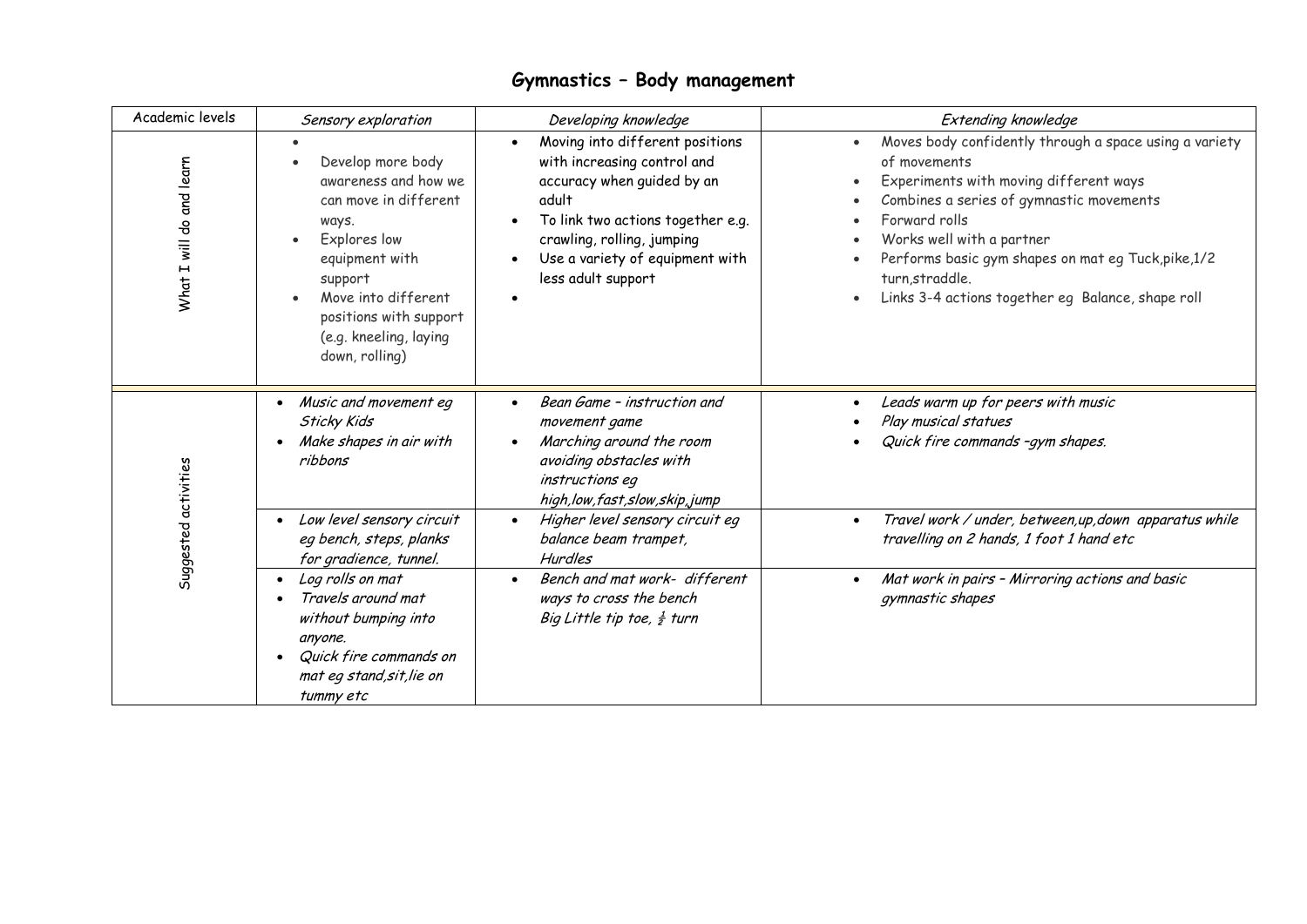## **Rebound Therapy**

| Academic levels           | Sensory exploration                                                                                                                                                                                                                                                                                              | Developing knowledge                                                                                                                                                                                                                                         | Extending knowledge                                                                                                                                                                         |
|---------------------------|------------------------------------------------------------------------------------------------------------------------------------------------------------------------------------------------------------------------------------------------------------------------------------------------------------------|--------------------------------------------------------------------------------------------------------------------------------------------------------------------------------------------------------------------------------------------------------------|---------------------------------------------------------------------------------------------------------------------------------------------------------------------------------------------|
| will do d learn<br>What I | Tolerate being on the<br>$\bullet$<br>trampoline<br>Tolerates being bounced<br>Moves around the<br>trampoline with adult<br>support<br>Gets on and off the<br>$\bullet$<br>trampoline using the steps<br>Starts to jump with adult<br>support<br>with support maintain<br>balance in sitting, hands<br>and knees | Walks independently around the<br>$\bullet$<br>trampoline<br>Beings to jump independently<br>٠<br>Maintains balance whilst being<br>bounced - standing and sitting<br>Observes others using different<br>$\bullet$<br>gymnastics shapes on the<br>trampoline | Confidently jumps on the trampoline - stops on request<br>Begins to perform gymnastic shapes on the trampoline<br>e.g. half turn, tuck jump<br>Begin to put movements into a simple routine |
| Suggested<br>activities   | Walking on red line                                                                                                                                                                                                                                                                                              | Walks along centre line. Turn<br>$\bullet$<br>around and walk back                                                                                                                                                                                           | Performs 3 bounces -stop-stillness                                                                                                                                                          |
|                           | Row your boat -sitting<br>$\bullet$                                                                                                                                                                                                                                                                              | Runs on the spot in centre<br>$\bullet$                                                                                                                                                                                                                      | Seat drops and returns to feet                                                                                                                                                              |
|                           | Bouncing forward while<br>$\bullet$<br>sitting with support                                                                                                                                                                                                                                                      | Sitting position - swimming arms<br>$\bullet$<br>movement to initiate bounce                                                                                                                                                                                 | Routine  tuck jump, 1/2 twist, star position seat drop                                                                                                                                      |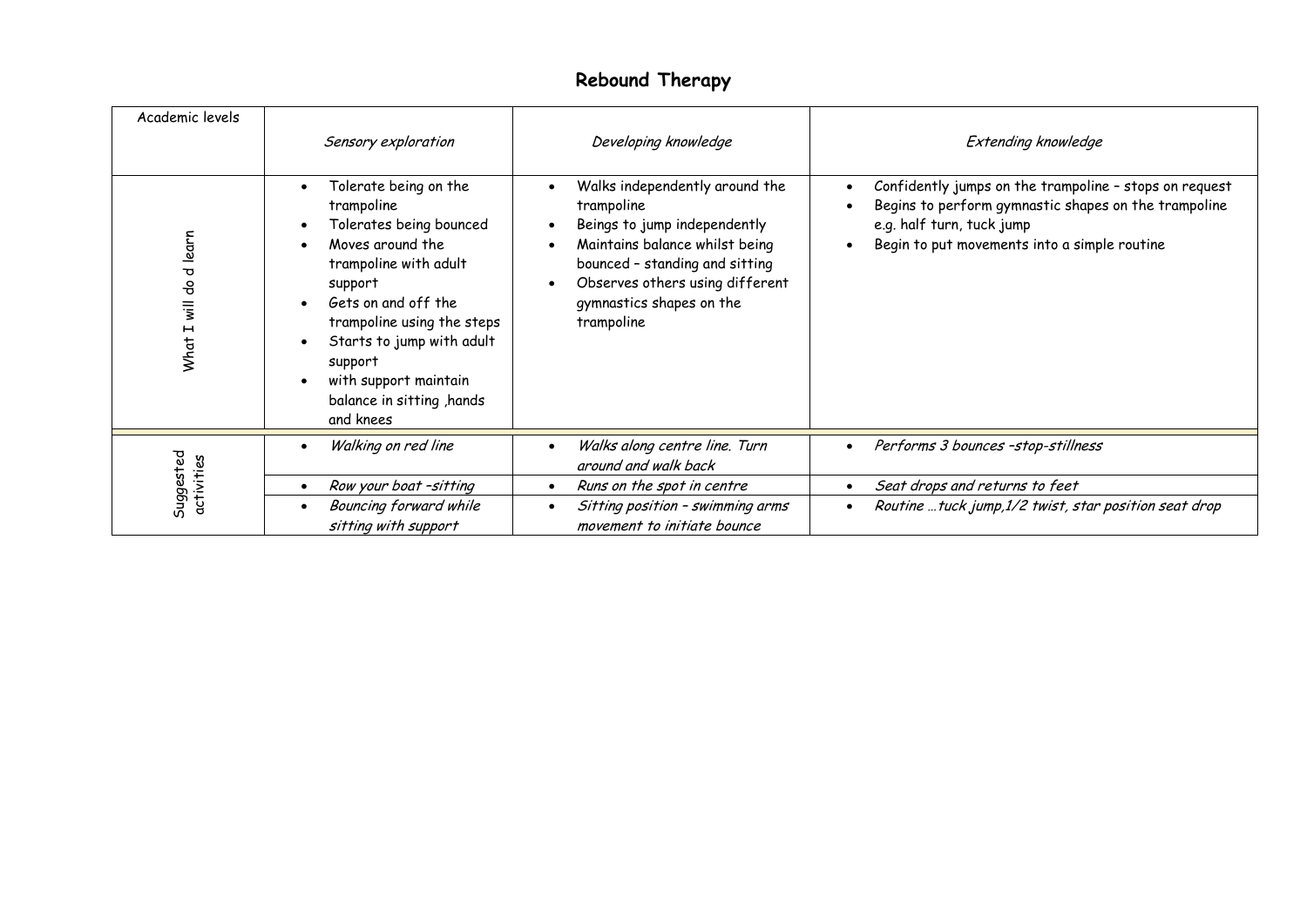## **Gross Motor Skills**

| Academic levels                                            | Sensory exploration                                                                                                                                                                | Developing knowledge                                                                                                                                                                                                     | Extending knowledge                                                                                                                                                                                                                                                                      |
|------------------------------------------------------------|------------------------------------------------------------------------------------------------------------------------------------------------------------------------------------|--------------------------------------------------------------------------------------------------------------------------------------------------------------------------------------------------------------------------|------------------------------------------------------------------------------------------------------------------------------------------------------------------------------------------------------------------------------------------------------------------------------------------|
| learn<br>ទ<br>ទ<br>응<br>can<br>$\mathbf \mathbf H$<br>What | Walk around obstacles<br>with support<br>Attempts to step over<br>things on the floor<br>Able to walk up a ramp<br>with a slight gradient<br>Travels over a variety<br>of surfaces | Walk around obstacles<br>$\bullet$<br>independently<br>Performs single action e.g.<br>rolling, running, jumping<br>Stops and starts under<br>control<br>Climbs on and off<br>$\bullet$<br>equipment with some<br>control | Follows instructions e.g. forwards, backwards, sideways<br>$\bullet$<br>Springs and lands safely<br>Travel under and over equipment independently<br>Uses a variety of equipment with increased confidence<br>and accuracy<br>Shows awareness of the movement and direction of<br>others |
|                                                            | Marching /running /around the<br>room avoiding coloured cones                                                                                                                      | Tip toe/gallop/run /skip<br>around the room avoiding<br>obstacles                                                                                                                                                        | Follows instructions - Tip toe/gallop/run/skip and change<br>direction avoiding obstacles around the room                                                                                                                                                                                |
| Suggested ideas                                            | Jumps / steps over line or rope<br>on floor                                                                                                                                        | Walk along a bench and<br>perform a full turn                                                                                                                                                                            | Balance on one foot and hold for 5 seconds<br>$\bullet$                                                                                                                                                                                                                                  |
|                                                            | Take big steps along a bench                                                                                                                                                       | Step up onto bench/padded<br>$\bullet$<br>stool/step down                                                                                                                                                                | Jump off gym horse with secure landing<br>$\bullet$                                                                                                                                                                                                                                      |
|                                                            | Slides on tummy/back                                                                                                                                                               | Slides on front /back                                                                                                                                                                                                    | High level climbing equipment eg A frames, wall bars, and<br>apparatus.                                                                                                                                                                                                                  |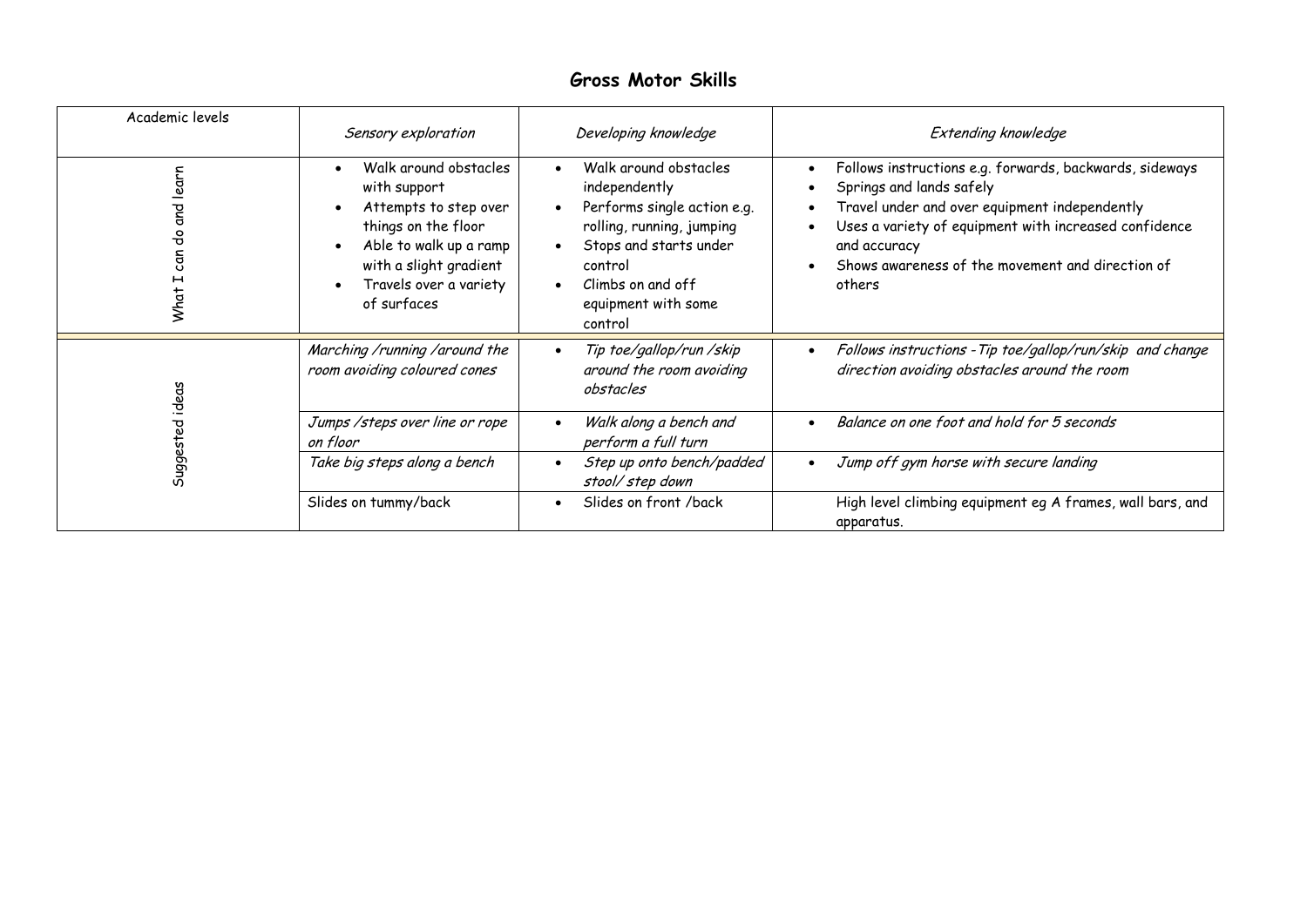## **Sherbourne**

| Academic<br>levels      | Sensory exploration                                                                                                                                                                                                                | Developing knowledge                                                                                                                                                                                                                                   | <b>Extending knowledge</b>                                                                                                                                                                                                                                                                                                                            |
|-------------------------|------------------------------------------------------------------------------------------------------------------------------------------------------------------------------------------------------------------------------------|--------------------------------------------------------------------------------------------------------------------------------------------------------------------------------------------------------------------------------------------------------|-------------------------------------------------------------------------------------------------------------------------------------------------------------------------------------------------------------------------------------------------------------------------------------------------------------------------------------------------------|
| What I can do and learn | Developing a self-awareness of 'my body<br>$\bullet$<br>Developing awareness of 'me 'in the space that<br>$\bullet$<br>surrounds me<br>Awareness of the ground<br>Awareness of others                                              | Building relationships<br>(caring and sharing)<br>Tolerates sitting with a<br>peer<br>Holds hands with peer and<br>gentle rocking<br>Tolerates being stoked on<br>the back<br>With support holds tunnel<br>shape for peer to crawl<br>under.<br>Begins | Takes part in movement activities with a peer or group to<br>support develop trust whilst sharing space<br>(With and against relationships.)<br>Takes part in movement activities to develop awareness<br>of the effect on another's movement on myself<br>Takes part in movement activities experiencing leading<br>and taking charge of a partner.  |
| Suggested ideas         | Tapping on different parts of the body eq<br>$\bullet$<br>shoulders, knees, legs, tummy<br>Sliding on tummy and back<br>Exploration of personal space while in lying<br>$\bullet$<br>position eg stretch out arms and legs feeling | Mirroring peers hand<br>actions without touching<br>Sitting back to back with<br>gentle rocking<br>Row row your boat holding<br>hands and facing peer.                                                                                                 | Blindfold work- pupils take it in turns being led around<br>the room.<br>Parcels- pupils use reasonable force to "unwrap" each<br>other.<br>Stars- pupils to make star shape on the floor , peer to<br>walk over body with control<br>Pupils work together to counter balance -testing strength<br>Pupils to make tunnels to crawl under -lay on top. |
|                         | the space around you.<br>Slide /roll/crawl/spin around the room<br>Gentle swinging in a blanket                                                                                                                                    | Gentle stroking / touch on<br>peers back                                                                                                                                                                                                               |                                                                                                                                                                                                                                                                                                                                                       |